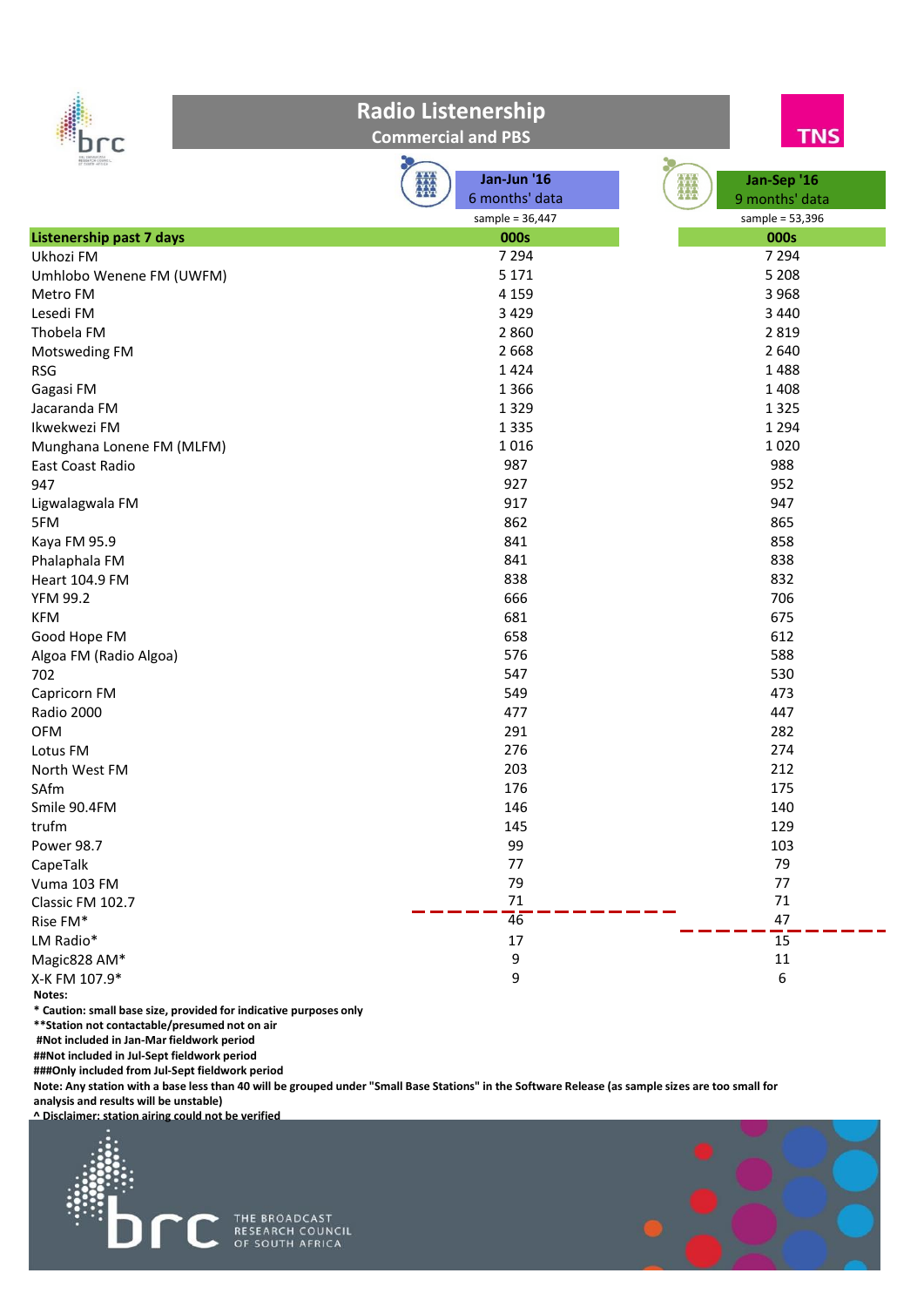

**Notes:**

**\* Caution: small base size, provided for indicative purposes only** 

**\*\*Station not contactable/presumed not on air** 

**#Not included in Jan-Mar fieldwork period** 

**##Not included in Jul-Sept fieldwork period** 

**###Only included from Jul-Sept fieldwork period** 

**Note: Any station with a base less than 40 will be grouped under "Small Base Stations" in the Software Release (as sample sizes are too small for analysis and results will be unstable)**



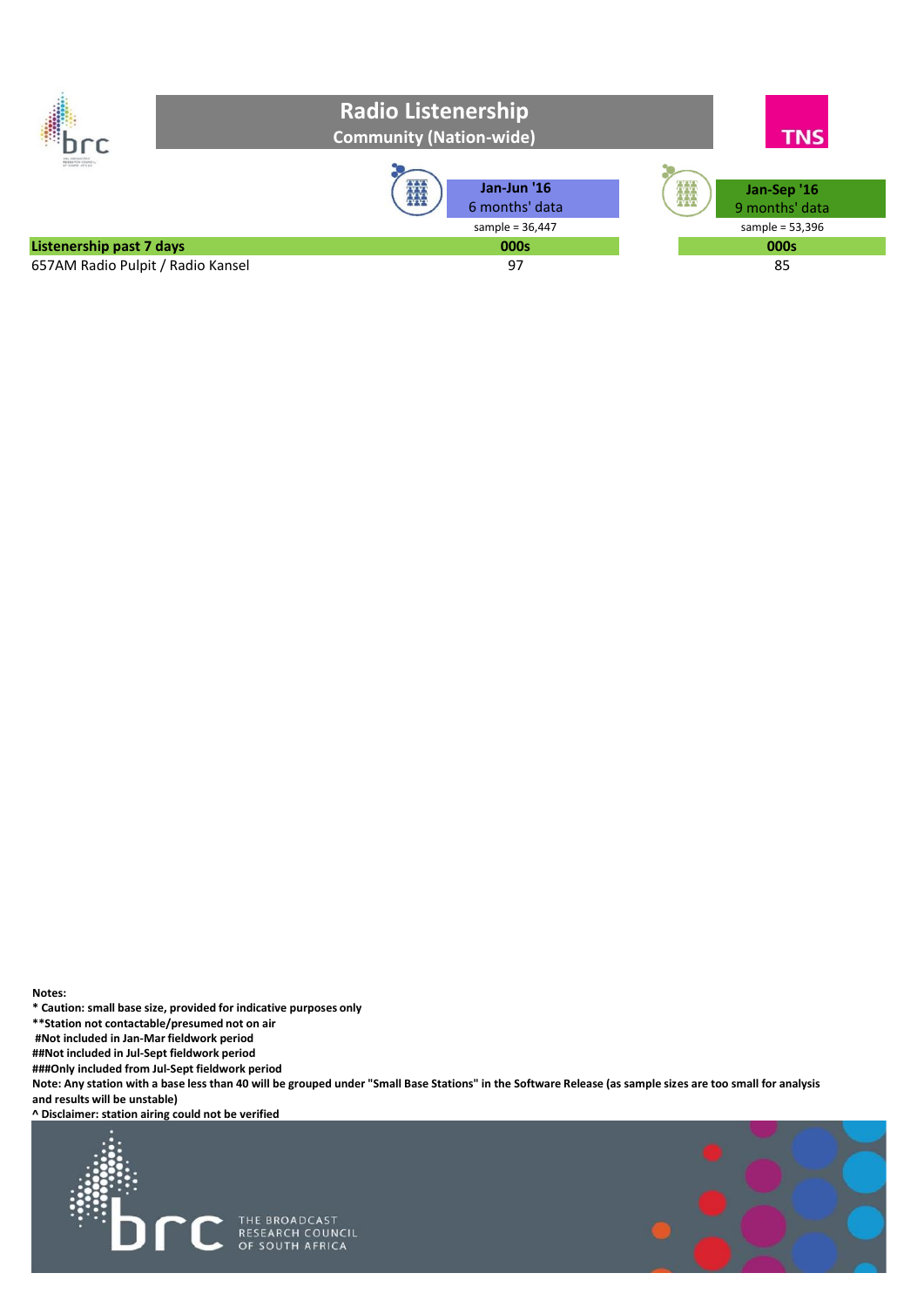

#### **Community (Eastern Cape)**



|                                         | Jan-Jun '16       | Jan-Sep '16       |
|-----------------------------------------|-------------------|-------------------|
|                                         | 6 months' data    | 9 months' data    |
|                                         | sample = $36,447$ | sample = $53,396$ |
| <b>Listenership past 7 days</b>         | 000s              | 000s              |
| Unitra Community Radio (UCR-FM)         | 283               | 311               |
| Vukani Community Radio                  | 220               | 207               |
| Forte FM                                | 186               | 161               |
| Alfred Nzo Community Radio 98.3/93.8 FM | 136               | 121               |
| Kouga FM                                | 75                | 98                |
| Inkonjane 100.5 FM                      | 125               | 94                |
| Mdantsane FM                            | 62                | 72                |
| Bayfm 107.9                             | 65                | 66                |
| Link FM                                 | 66                | 54                |
| Izwi Lethemba (the voice of hope)       | 46                | 43                |
| Nkqubela Community Radio Station        | 49                | 43                |
| Khanya Community Radio                  | 33                | 41                |
| Lukhanji 93.7 FM                        | 45                | 38                |
| Luister FM 90.6 * #                     | 21                | $\overline{29}$   |
| Kingfisher FM 103.8 *                   | 27                | 21                |
| Kumkani FM <sup>*</sup>                 | 16                | 21                |
| PE FM 87.6 *                            | 17                | 16                |
| Radio Graaff-Reinet * ^                 | 16                | 15                |
| Takalani Community Radio 98.2Mhz *      | 17                | 14                |
| Sunshine FM <sup>*</sup>                | $\overline{7}$    | 13                |
| IFM 97.9 Nelson Mandela Bay *           | 5                 | 10                |
| Radio Grahamstown *                     | 11                | $\overline{7}$    |
| Wild Coast FM <sup>*</sup>              | 3                 | 3                 |
| LA-FM 107.2 *                           | 3                 | 2                 |
| eKhephini Community Radio * ^           | 2                 | $\overline{2}$    |
| Sajonisi Youth Radio 88.5 FM * ^        | 2                 | 1                 |
| RMR 89.7FM (Rhodes Music Radio) *       | 1                 | $\mathbf{1}$      |
| Emmanuel Haven FM - (EH 88.7 FM) *      |                   |                   |
| Kowie FM <sup>*</sup>                   |                   |                   |
| Unique FM <sup>*</sup>                  |                   |                   |
| Ingwane FM * ### ^                      |                   |                   |
| Radio Karoo * ### ^                     |                   |                   |
| Voice Matat 99.9 MHZ * ### ^            |                   |                   |
|                                         |                   |                   |

**Notes:**

**\* Caution: small base size, provided for indicative purposes only** 

**\*\*Station not contactable/presumed not on air** 

**#Not included in Jan-Mar fieldwork period** 

**##Not included in Jul-Sept fieldwork period** 

**###Only included from Jul-Sept fieldwork period** 

**Note: Any station with a base less than 40 will be grouped under "Small Base Stations" in the Software Release (as sample sizes are too small for analysis and results will be unstable)**

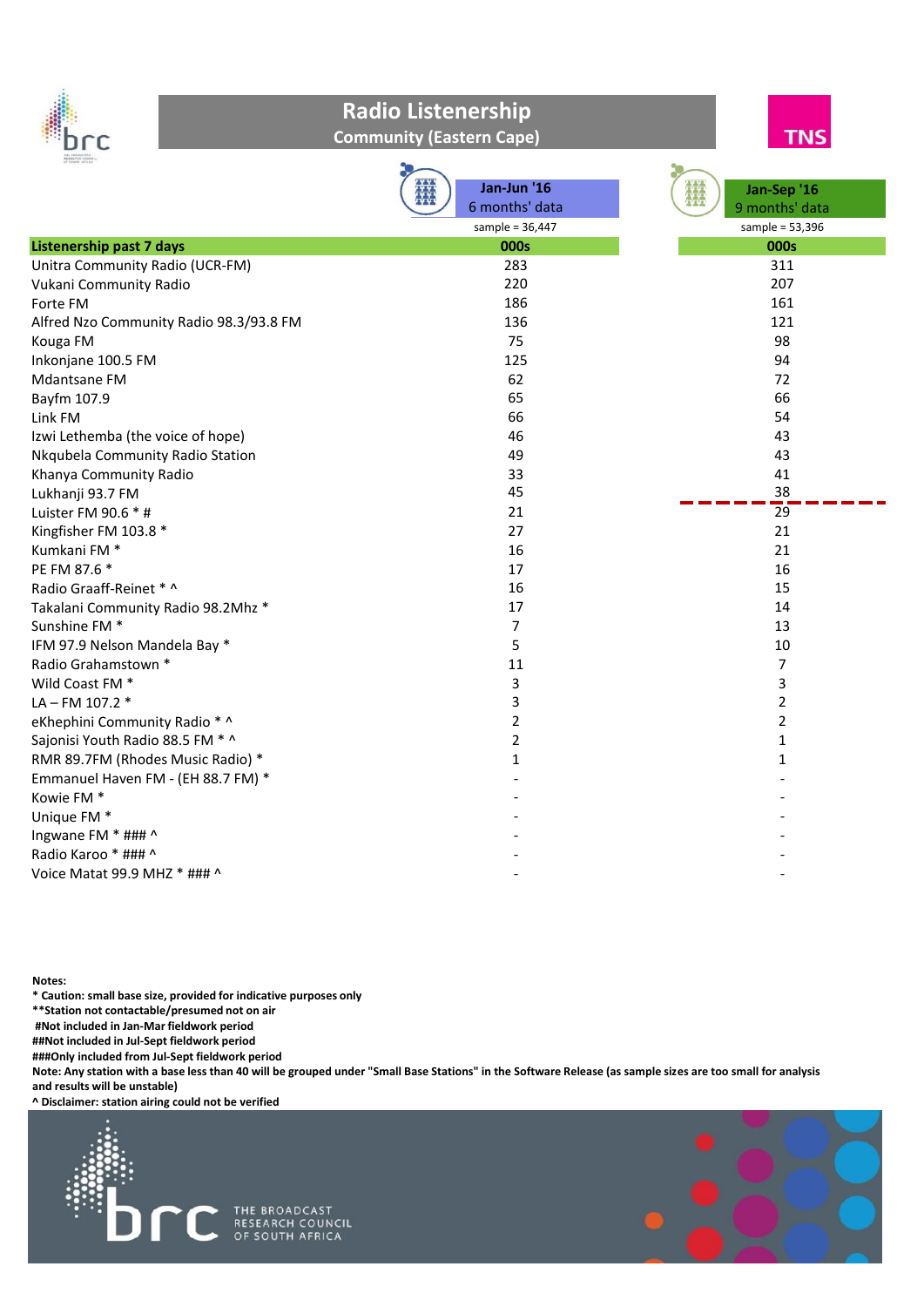

#### **Radio Listenership Community (Free State)**



|                                 | ana<br>Ana<br>Jan-Jun '16 | 撚<br>Jan-Sep '16  |
|---------------------------------|---------------------------|-------------------|
|                                 | 6 months' data            | 9 months' data    |
|                                 | sample = $36,447$         | sample = $53,396$ |
| <b>Listenership past 7 days</b> | 000s                      | 000s              |
| QwaQwa Radio                    | 117                       | 96                |
| Motheo FM                       | 89                        | 82                |
| The Rock 90.9 FM                | 62                        | 59                |
| Mosupatsela FM Stereo           | 45                        | 50                |
| Radio Rosestad 100.6 FM         | 28                        | 30                |
| Karabo FM <sup>*</sup>          | 25                        | 19                |
| CUT FM <sup>*</sup>             | 16                        | 18                |
| Setsoto FM Stereo *             |                           | 16                |
| Kovsie FM 97.0 *                | 8                         | 9                 |
| Naledi FM 103.9 *               | 5                         |                   |
| Overvaal Stereo*                |                           |                   |
| Mozolo FM <sup>*</sup>          | 6                         |                   |
| Gold FM <sup>*</sup>            |                           |                   |
| Radio Maluti 97.1 FM *          | 3                         |                   |
| Mohokare Community Radio * ^    |                           |                   |
| MED FM * ^                      |                           |                   |
| Dihlabeng FM * ^                |                           |                   |
| Koepel Stereo (KSFM 94.9) *     |                           |                   |
| Lentswe Stereo*                 |                           |                   |

**Notes:**

**\* Caution: small base size, provided for indicative purposes only** 

**\*\*Station not contactable/presumed not on air** 

**#Not included in Jan-Mar fieldwork period** 

**##Not included in Jul-Sept fieldwork period** 

**###Only included from Jul-Sept fieldwork period** 

**Note: Any station with a base less than 40 will be grouped under "Small Base Stations" in the Software Release (as sample sizes are too small for analysis and results will be unstable)**

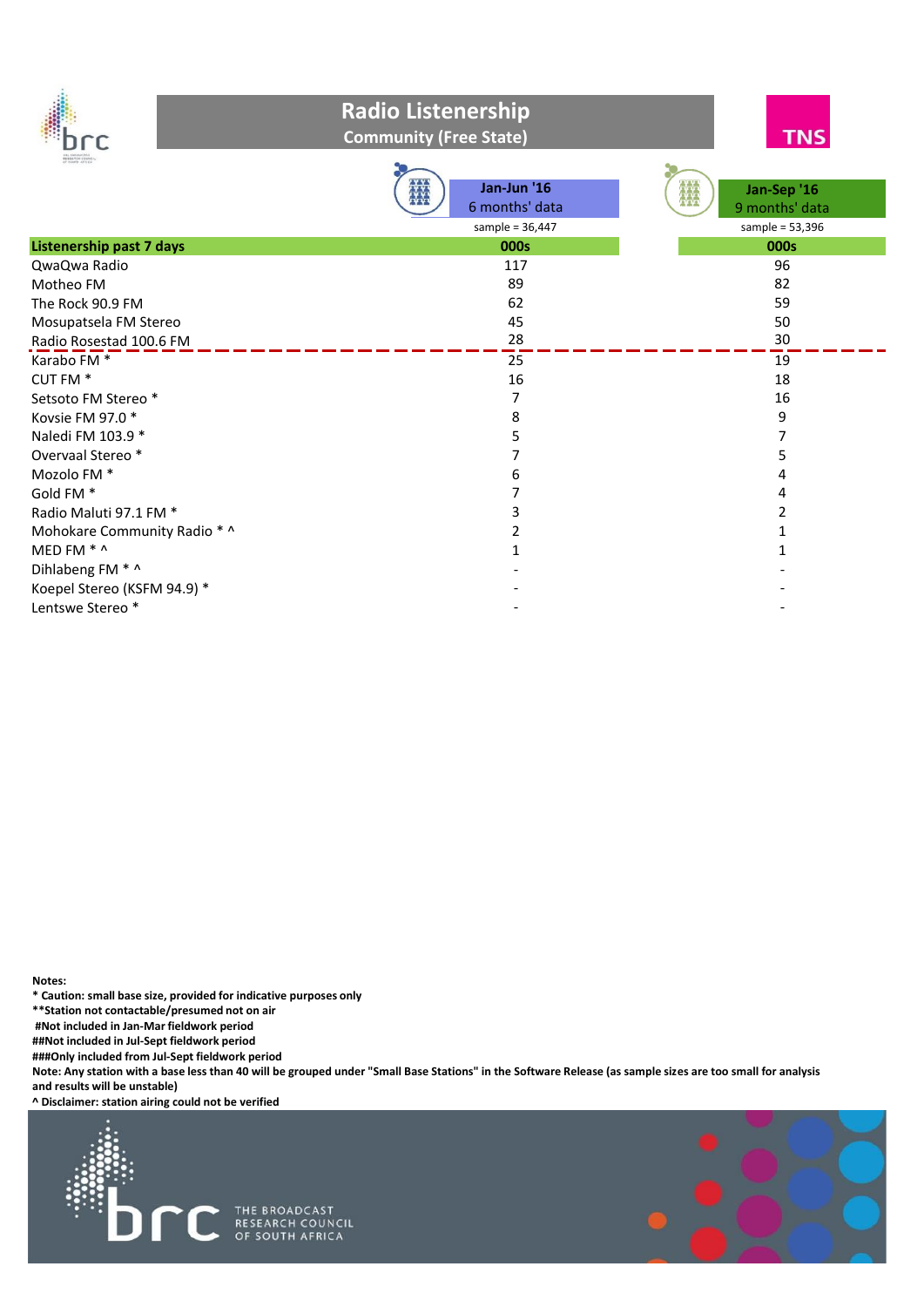

#### **Radio Listenership Community (Gauteng) - (1/2)**



| HE ENGARCINA<br><b>SESEA CO</b> COUNCIL<br>ET SEMTH AFTICA |                   |                   |
|------------------------------------------------------------|-------------------|-------------------|
|                                                            | Jan-Jun '16       | Jan-Sep '16       |
|                                                            | 6 months' data    | 9 months' data    |
|                                                            | sample = $36,447$ | sample = $53,396$ |
| <b>Listenership past 7 days</b>                            | 000s              | 000s              |
| Jozi FM                                                    | 456               | 497               |
| Kasie FM 97.1                                              | 151               | 154               |
| Thetha FM 100.6                                            | 177               | 143               |
| Voice of Tembisa FM                                        | 142               | 143               |
| Soshanguve Community Radio                                 | 110               | 117               |
| Mams FM                                                    | 71                | 61                |
| Rainbow 90.7 FM                                            | 51                | 59                |
| East Rand / Oos Rand Stereo 93.9 FM                        | 59                | 50                |
| Kofifi FM 97.2                                             | 38                | 47                |
| Pretoria FM 104.2FM (Radio Pretoria)                       | 34                | 46                |
| <b>VUT FM 96.9</b>                                         | 38                | 42                |
| Alex FM                                                    | 44                | 40                |
| Radio Islam MW 1548                                        | 53                | 36                |
| Mix 93.8 FM *                                              | $\overline{38}$   | 30                |
| Tshwane FM 93.6 *                                          | 38                | 30                |
| Impact Radio 103 FM *                                      | 26                | 28                |
| Tuks FM 107.2 *                                            | 30                | 26                |
| TUT FM 96.2 *                                              | 19                | 24                |
| Grootfm 90.5 *                                             | 24                | 22                |
| Hot 91.9 FM *                                              | 27                | 22                |
| Eldos FM <sup>*</sup>                                      | 22                | 21                |
| VCR 90.6 FM Stereo*                                        | 21                | 15                |
| Lekoa FM *                                                 | $\,8\,$           | 13                |
| Hope FM 103 *                                              | 12                | 13                |
| Westside FM 98.9 *                                         | $\boldsymbol{6}$  | 10                |
| UJFM 95.4 *                                                | $\overline{7}$    | 8                 |
| Merafong 106.5 FM *                                        | 11                | $\overline{7}$    |
| Sedibeng FM 104.8 *                                        | 8                 | 7                 |
| Mogale FM <sup>*</sup>                                     | 6                 | 7                 |
| eKFM 103.6 *                                               | 9                 | 6                 |
| Radio Veritas *                                            | 8                 | 6                 |
| Bagaka FM * ^                                              | 5                 | 5                 |
| Pheli FM <sup>*</sup>                                      | 3                 | 5                 |
| Voice of Wits (VOW FM) 90.5 *                              | 4                 | 5                 |
| Radio Today *                                              | 6                 | 4                 |
| Chai FM 101.9 *                                            | 6                 | 4                 |
| Hellenic Radio *                                           | 6                 | 4                 |

**Notes:**

**\* Caution: small base size, provided for indicative purposes only** 

**\*\*Station not contactable/presumed not on air** 

**#Not included in Jan-Mar fieldwork period** 

**##Not included in Jul-Sept fieldwork period** 

**###Only included from Jul-Sept fieldwork period** 

**Note: Any station with a base less than 40 will be grouped under "Small Base Stations" in the Software Release (as sample sizes are too small for analysis and results will be unstable)**

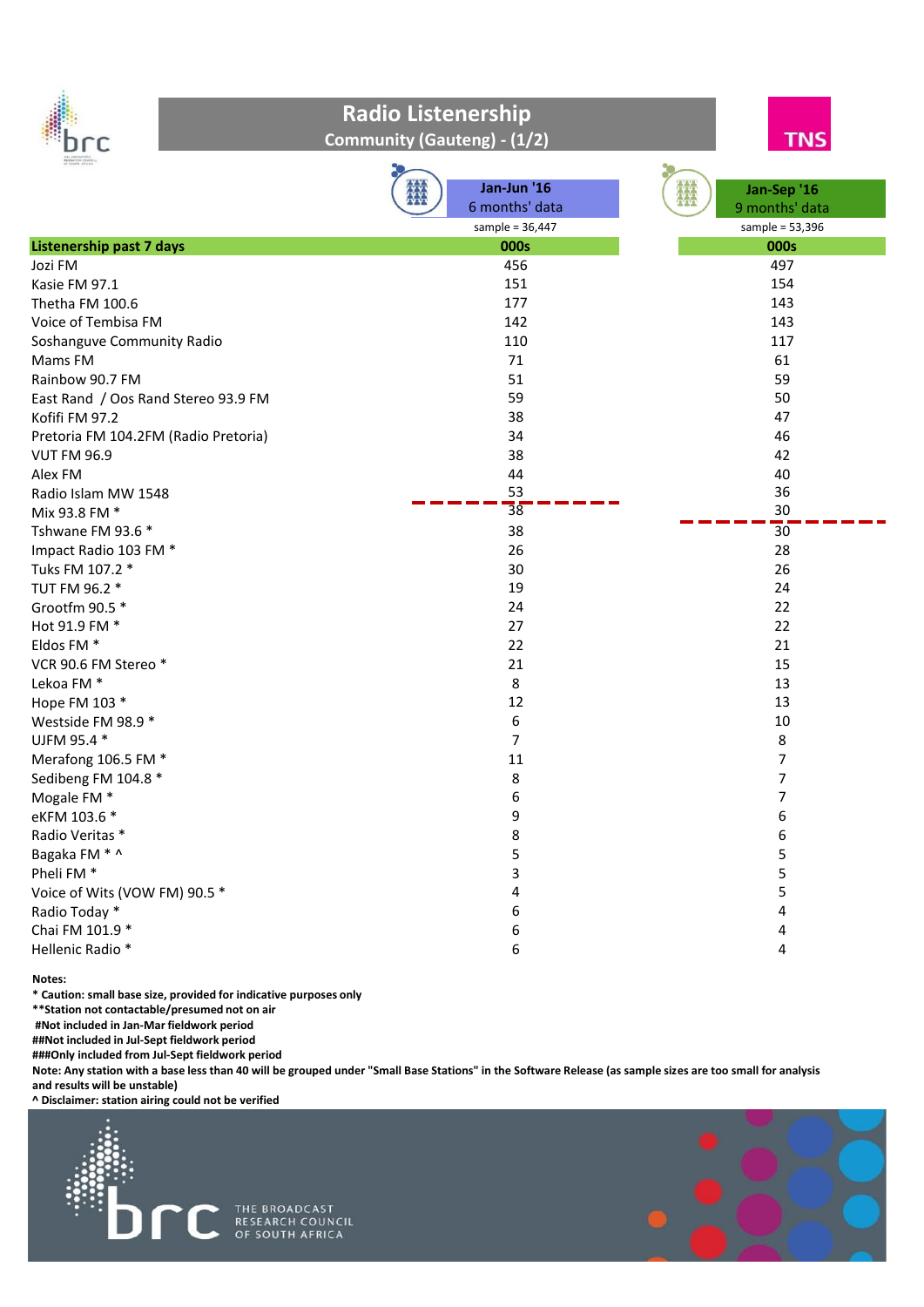

**Community (Gauteng) - (2/2)**



| <b>RESEARCH COUNCY</b><br>CP RESEN AFTICA | 鐖<br>Jan-Jun '16<br>6 months' data<br>sample = $36,447$ | Jan-Sep '16<br>瓣<br>9 months' data<br>sample = $53,396$ |
|-------------------------------------------|---------------------------------------------------------|---------------------------------------------------------|
| <b>Listenership past 7 days</b>           | 000s                                                    | 000s                                                    |
| Lenz 93.6 FM *                            | 4                                                       | 4                                                       |
| Eastwave Radio 92.2 FM *                  | 5                                                       |                                                         |
| IFM 102.2 *                               |                                                         |                                                         |
| Lekker FM 98.3 $*$ ^                      |                                                         |                                                         |
| Eden AM 1350 * #                          |                                                         |                                                         |
| Radio 1584 *                              |                                                         |                                                         |
| Sloot FM <sup>*</sup>                     |                                                         |                                                         |
| Ga-rankuwa Community Radio * ^            |                                                         |                                                         |
| ArrowLine Chinese Radio Station *         |                                                         |                                                         |
| Midcities 107.4 FM $*$                    |                                                         |                                                         |
| SMU FM 97.1 * #                           |                                                         |                                                         |
| Sirius FM 105.7 Mhz * #                   |                                                         |                                                         |
| Open Haven Community Radio * ^            |                                                         |                                                         |
| River FM <sup>*</sup>                     |                                                         |                                                         |
| Hweletsa Hope FM * ###                    |                                                         |                                                         |

**Notes:**

**\* Caution: small base size, provided for indicative purposes only** 

**\*\*Station not contactable/presumed not on air** 

**#Not included in Jan-Mar fieldwork period** 

**##Not included in Jul-Sept fieldwork period** 

**###Only included from Jul-Sept fieldwork period** 

**Note: Any station with a base less than 40 will be grouped under "Small Base Stations" in the Software Release (as sample sizes are too small for analysis and results will be unstable)**

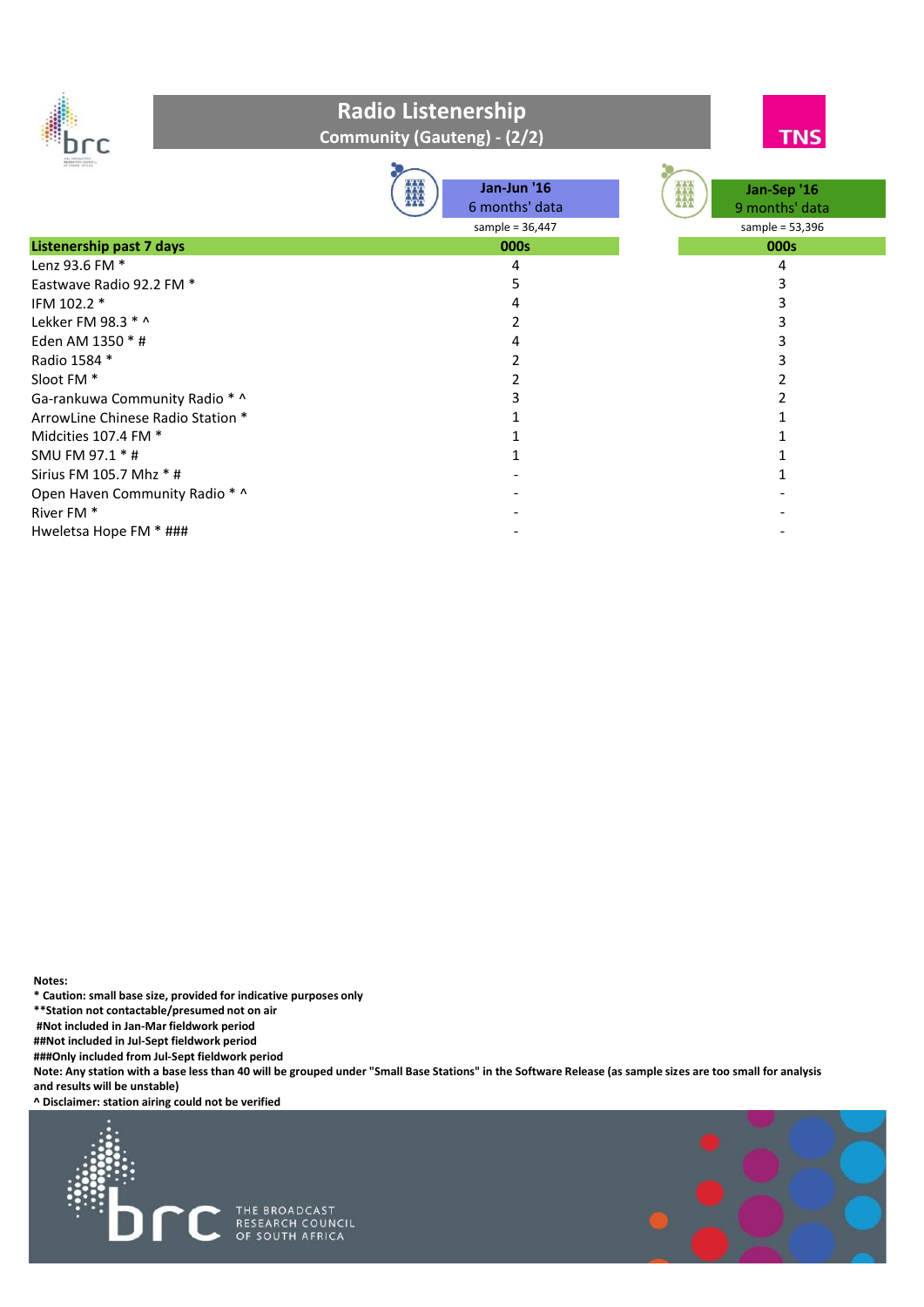

### **Radio Listenership Community (Northern Cape)**



| ET SELTS ATTER                   | EXER<br>Jan-Jun '16<br>6 months' data | ▓<br>Jan-Sep '16<br>9 months' data |
|----------------------------------|---------------------------------------|------------------------------------|
|                                  | sample = $36,447$                     | sample = $53,396$                  |
| <b>Listenership past 7 days</b>  | 000s                                  | 000s                               |
| Kurara FM                        | 57                                    | 84                                 |
| Radio Riverside 98.2FM           | 31                                    | 60                                 |
| Radio NFM 98.1                   | 50                                    | 41                                 |
| Radio Teemaneng Stereo 89.1 FM * | 41                                    | 31                                 |
| Revival FM <sup>*</sup>          | 20                                    | 14                                 |
| Ulwazi FM 88.9 $*$ ^             | 8                                     | 13                                 |
| Radio Orania *                   | 10                                    | 9                                  |
| Radio Kaboesna *                 | 9                                     | 8                                  |
| LARA FM $91.6 * #$               |                                       |                                    |
| Renosterberg Community Radio * ^ |                                       |                                    |
| Melodi FM $*$ ### ^              |                                       |                                    |

**Notes:**

**\* Caution: small base size, provided for indicative purposes only** 

**\*\*Station not contactable/presumed not on air** 

**#Not included in Jan-Mar fieldwork period** 

**##Not included in Jul-Sept fieldwork period** 

**###Only included from Jul-Sept fieldwork period** 

**Note: Any station with a base less than 40 will be grouped under "Small Base Stations" in the Software Release (as sample sizes are too small for analysis and results will be unstable)**

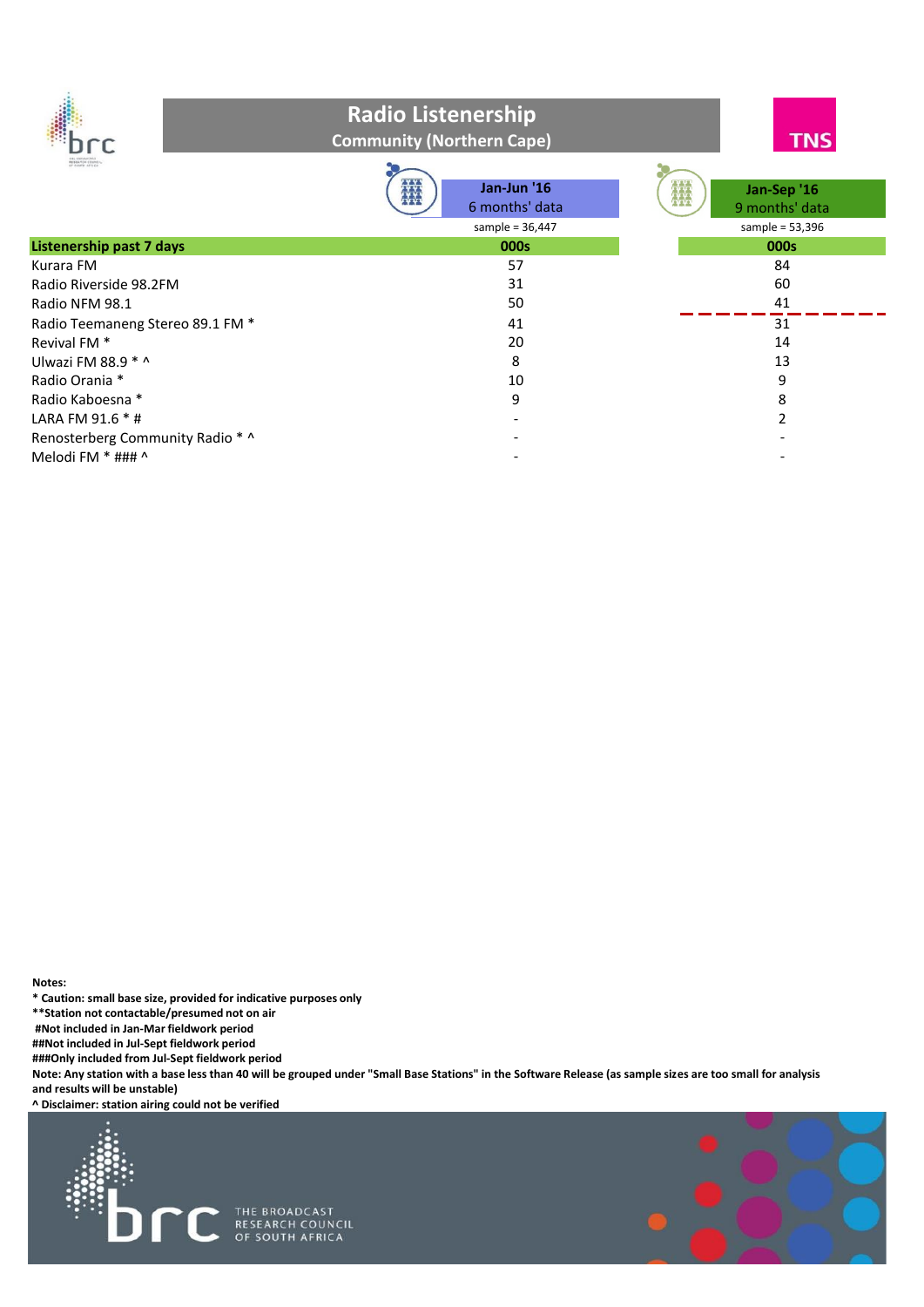

#### **Radio Listenership Community (North West)**



| <b>LE TANIF-40 (LA)</b>                     |                   |                   |
|---------------------------------------------|-------------------|-------------------|
|                                             | Jan-Jun '16       | Jan-Sep '16<br>Ж  |
|                                             | 6 months' data    | 9 months' data    |
|                                             | sample = $36,447$ | sample = $53,396$ |
| <b>Listenership past 7 days</b>             | 000s              | 000s              |
| Mahikeng FM 96.7                            | 193               | 162               |
| Star FM 102.9                               | 124               | 143               |
| Moretele Community Radio 106.6 FM           | 155               | 139               |
| Mmabatho FM                                 | 111               | 103               |
| Kopanong FM                                 | 45                | 66                |
| Bosveld stereo 107.5FM                      | 37                | 62                |
| Modiri FM                                   | 65                | 57                |
| Vaaltar FM (VTR FM) 93.6 *                  | 37                | $\overline{37}$   |
| Aganang FM <sup>*</sup>                     | 48                | 35                |
| Village FM *                                | 38                | 30                |
| Mafisa FM 93.4 *                            | 29                | 24                |
| Letlhabile Community Radio *                | 11                | 9                 |
| Bojanala FM 90.6 *                          | 8                 | 6                 |
| PUKfm 93.6 *                                | 4                 | 6                 |
| Kgatleng FM <sup>*</sup>                    | 9                 | 6                 |
| Motsitle FM * ^                             | 8                 | 5                 |
| Bophirima FM <sup>*</sup>                   | 6                 | 5                 |
| Madibeng FM 105.3 *                         | 3                 | 4                 |
| Lichvaal Stereo-92.6FM *                    | 1                 | 1                 |
| Diamond FM <sup>*</sup>                     |                   |                   |
| Legae La Botshabelo FM 100.4 Mhz *1         |                   |                   |
| Lethabong Community Radio (Le-Co Radio) * ^ |                   |                   |
| NWU FM *                                    |                   |                   |

<sup>1</sup> Name will be changed to Ratlou FM from Jan 2017

**Notes:**

**\* Caution: small base size, provided for indicative purposes only** 

**\*\*Station not contactable/presumed not on air** 

**#Not included in Jan-Mar fieldwork period** 

**##Not included in Jul-Sept fieldwork period** 

**###Only included from Jul-Sept fieldwork period** 

**Note: Any station with a base less than 40 will be grouped under "Small Base Stations" in the Software Release (as sample sizes are too small for analysis and results will be unstable)**

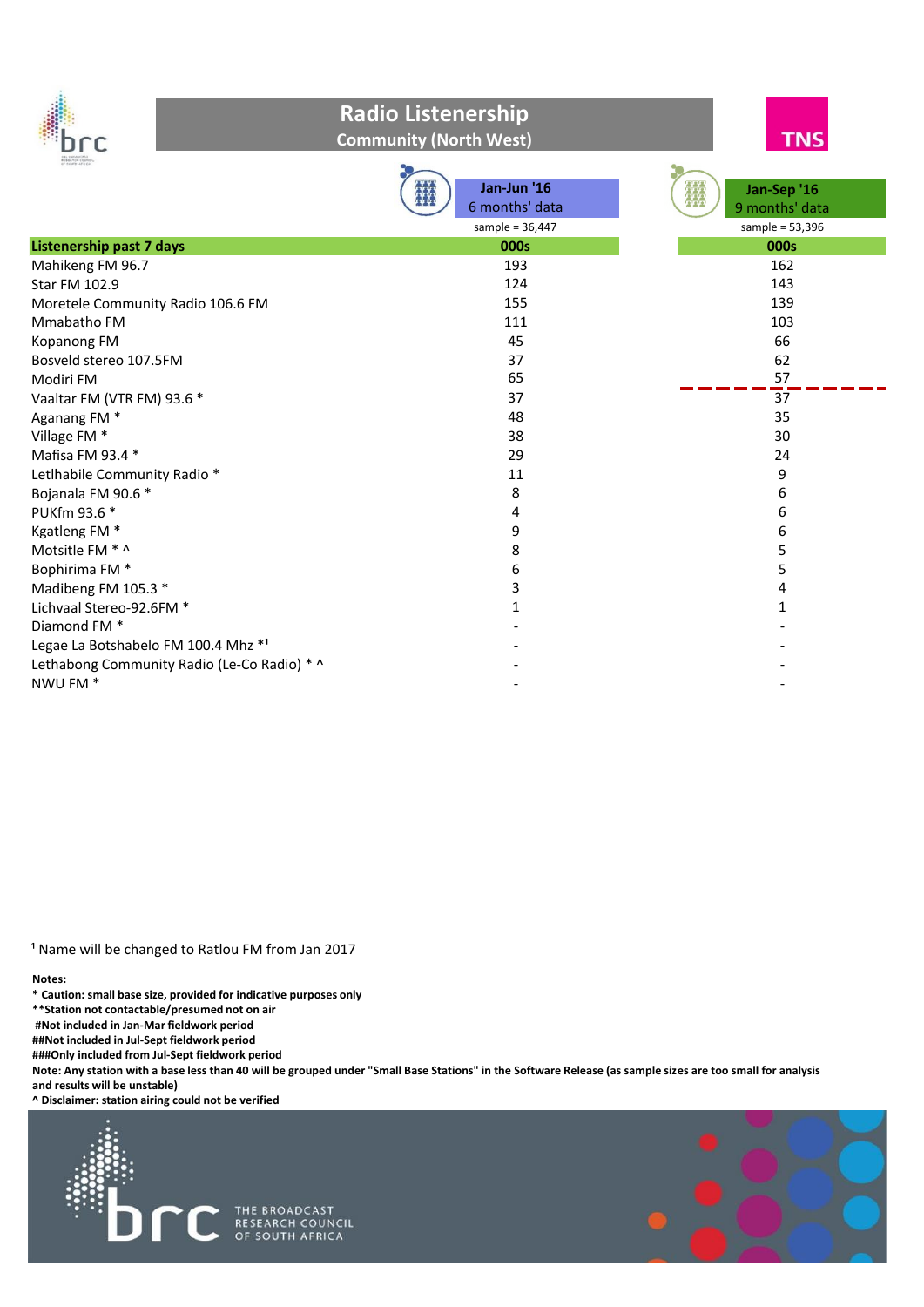

**Community (Kwa-Zulu Natal)**



| ET SEUTH ATTICA                              |                          |                   |
|----------------------------------------------|--------------------------|-------------------|
|                                              | Jan-Jun '16              | Jan-Sep '16       |
|                                              | 6 months' data           | 9 months' data    |
|                                              | sample = $36,447$        | sample = $53,396$ |
| <b>Listenership past 7 days</b>              | 000s                     | 000s              |
| Izwi LoMzansi 98.0 FM                        | 93                       | 109               |
| Imbokodo 96.8FM                              | 102                      | 91                |
| Hindvani                                     | 65                       | 86                |
| Newcastle Community Radio                    | 64                       | 82                |
| Umgungundlovu Community Radio (U107.6 FM)    | 88                       | 78                |
| Divine Touch / Itheku FM 89.0 FM             | 60                       | 64                |
| Radio Khwezi                                 | 56                       | 60                |
| Highway radio 101.5FM                        | 56                       | 53                |
| Inanda 88.4 FM                               | 48                       | 42                |
| Maputaland Community Radio 107.6 FM          | 51                       | 41                |
| Icora FM <sup>*</sup>                        | 27                       | $\overline{40}$   |
| Nongoma FM 88.3 *                            | 51                       | 35                |
| Al Ansaar 90.4 FM *                          | 37                       | 34                |
| Ugu Youth Radio 93.4FM *                     | 37                       | 28                |
| Zululand FM 97.0 *                           | 38                       | 28                |
| Nguna FM <sup>*</sup>                        | 33                       | 27                |
| Vibe FM 94.7 *                               | 28                       | 27                |
| Nqubeko Community Radio *                    | 21                       | 26                |
| Nquthu Community Radio *                     | 21                       | 19                |
| Radio Sunny South 97.0 FM *                  | 20                       | 15                |
| Good News Radio (GNCR) 93.6FM *              | 14                       | 10                |
| Durban Youth Radio FM 105.1 (DYR 105.1 FM) * | 13                       | 9                 |
| Siyathuthuka FM 97.6 *                       | $\overline{7}$           | 6                 |
| Life and Style FM 88.0 * #                   | 4                        | 5                 |
| UKZN * ^                                     | 3                        | 5                 |
| KZN Capital 104FM *                          | 7                        | 5                 |
| ACR FM * ### ^                               | $\overline{\phantom{a}}$ | 1                 |
| East Griqualand * ^                          | 2                        | $\mathbf{1}$      |
| UYFM 95.3 *                                  | $\mathbf{1}$             | $\mathbf{1}$      |
| Shine FM <sup>*</sup>                        | $\mathbf{1}$             | $\mathbf 1$       |
| Ulundi Nguna FM 89.0 * #                     | 2                        | $\mathbf{1}$      |
| Radio Drakensberg * # ^                      | $\mathbf{1}$             | $\mathbf 1$       |
| Ukhahlamba Community Radio * ^               |                          | $\mathbf{1}$      |
| Nkungumathe FM * ^                           | $\mathbf{1}$             | $\mathbf{1}$      |
| Nkandla FM * ^                               |                          |                   |
| Sisonke Community Radio * ### ^              |                          |                   |
| Abusekho Ubunzima * ### ^                    |                          |                   |
|                                              |                          |                   |

**Notes:**

**\* Caution: small base size, provided for indicative purposes only** 

**\*\*Station not contactable/presumed not on air** 

**#Not included in Jan-Mar fieldwork period** 

**##Not included in Jul-Sept fieldwork period ###Only included from Jul-Sept fieldwork period** 

**Note: Any station with a base less than 40 will be grouped under "Small Base Stations" in the Software Release (as sample sizes are too small for analysis and results will be unstable)**

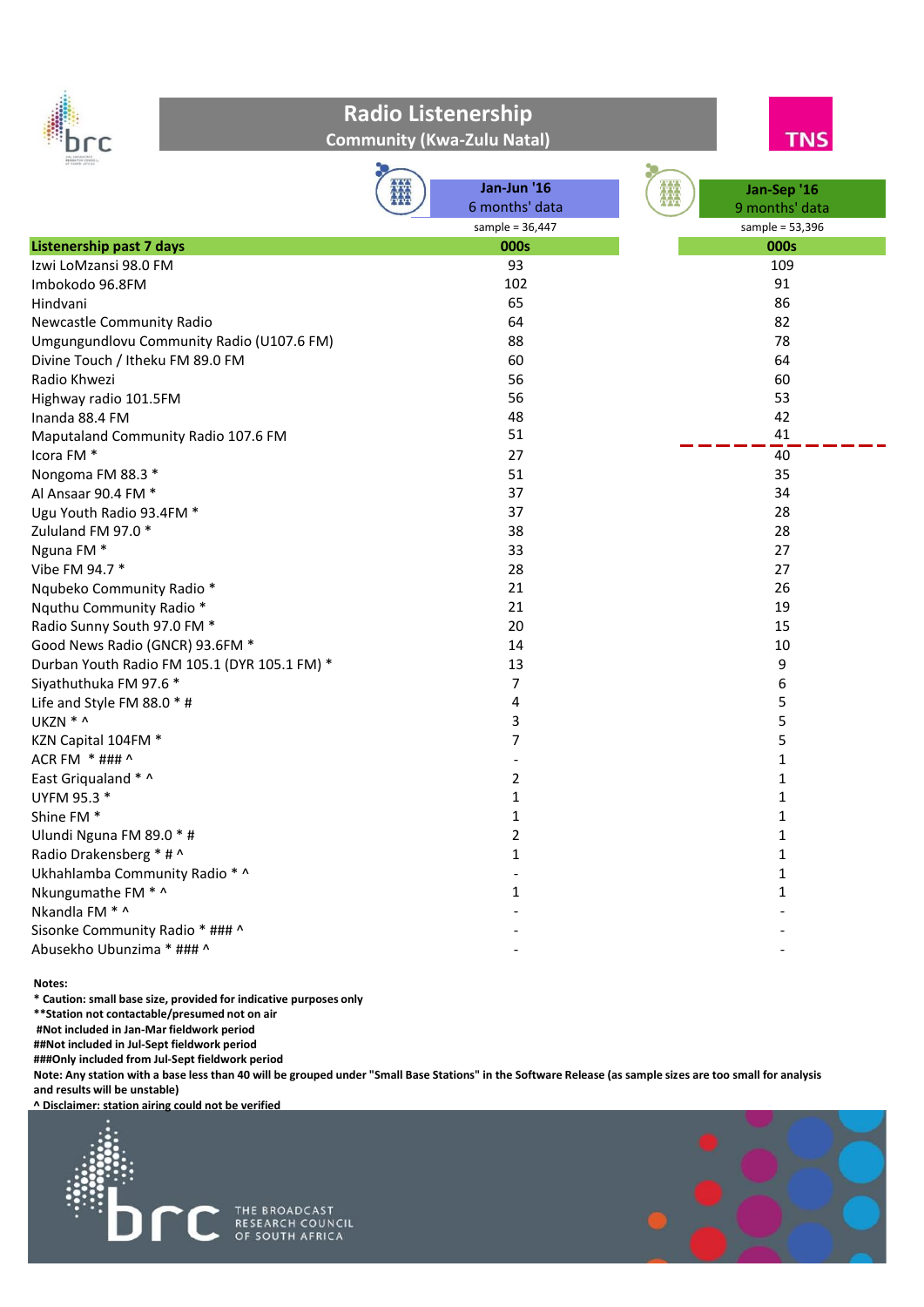



**Community (Limpopo)**

| RESEARCH COUNCIL                               |                   |                   |
|------------------------------------------------|-------------------|-------------------|
|                                                | Jan-Jun '16       | Jan-Sep '16       |
|                                                | 6 months' data    | 9 months' data    |
|                                                | sample = $36,447$ | sample = $53,396$ |
| <b>Listenership past 7 days</b>                | <b>000s</b>       | 000s              |
| Sekgosese Community Radio                      | 131               | 116               |
| Giyani Community Radio (GCR)                   | 94                | 106               |
| Mala FM 101                                    | 95                | 89                |
| Lephalale FM                                   | 79                | 83                |
| Univen Community Radio 99.8 FM                 | 90                | 67                |
| Sekhukhune Community Radio (SKFM)              | 61                | 65                |
| Phalaborwa FM (PFM)                            | 61                | 60                |
| Moletsi Community Media                        | 74                | 59                |
| <b>Energy FM</b>                               | 57                | 48                |
| Tubatse FM <sup>*</sup>                        | 42                | 35                |
| Makhado FM 107.3 *                             | 44                | 32                |
| Maruleng FM <sup>*</sup>                       | 41                | 30                |
| Hlanganani FM <sup>*</sup>                     | 41                | 30                |
| Botlokwa Community Radio Station *             | 20                | 26                |
| Musina FM <sup>*</sup>                         | 26                | 26                |
| Zebediela Community Radio *                    | 36                | 24                |
| Greater Lebowakgomo Community Radio 89.8 Mhz * | 35                | 23                |
| Mokopane Community Radio Station *             | 26                | 18                |
| Thabantsho Community Radio *                   | 16                | 14                |
| Mohodi Community Radio 98.8 FM *               | 13                | 11                |
| Greater Tzaneen FM (GTFM 104.8) *              | 14                | 10                |
| Polokwane Community Radio 1512 AM * # ^        | 4                 | 5                 |
| Waterberg Stereo 104.9 FM *                    | 5                 | 5                 |
| Blouberg Community Radio * ^                   | 5                 | 4                 |
| Radio Turf*                                    | 5                 | 4                 |
| Vhembe FM 102.4 * # ^                          | 4                 | 2                 |
| Mascom FM 107.5 Mhz (Masemola FM) *            |                   | 2                 |
| Thabazimbi Community Radio * ## ^              | 2                 | $\overline{2}$    |
| Waterberg Waves * ###                          |                   | 2                 |
| Comrad Tshepo *                                | 2                 | $\overline{2}$    |
| Hoedspruit FM * ###                            |                   | $\mathbf{1}$      |
| Choice FM 101.1 * #                            | 2                 | $\mathbf{1}$      |
| GYFM * ^                                       | 1                 | 1                 |
| Mphahlele FM * ### ^                           |                   |                   |

**Notes:**

**\* Caution: small base size, provided for indicative purposes only** 

**\*\*Station not contactable/presumed not on air** 

**#Not included in Jan-Mar fieldwork period** 

**##Not included in Jul-Sept fieldwork period** 

**###Only included from Jul-Sept fieldwork period** 

**Note: Any station with a base less than 40 will be grouped under "Small Base Stations" in the Software Release (as sample sizes are too small for analysis and results will be unstable)**

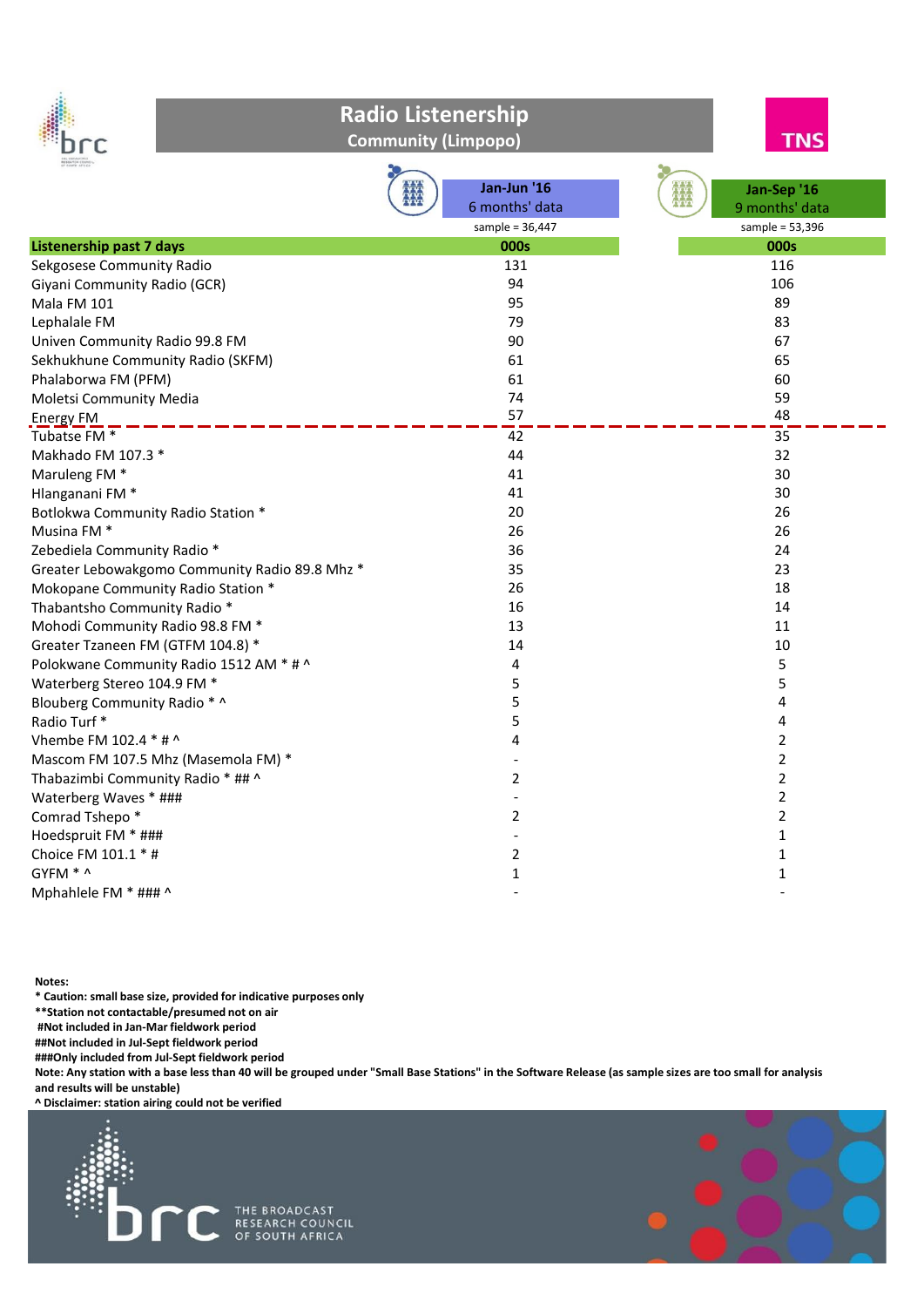

**Community (Mpumalanga)**

**TNS** 

| <b>RESEARCH COUNT</b><br>CP REUTH APTICA   |                   |                   |
|--------------------------------------------|-------------------|-------------------|
|                                            | Jan-Jun '16       | Jan-Sep '16       |
|                                            | 6 months' data    | 9 months' data    |
|                                            | sample = $36,447$ | sample = $53,396$ |
| <b>Listenership past 7 days</b>            | 000s              | 000s              |
| Emalahleni FM 98.7                         | 94                | 90                |
| K Radio/Kasi FM 107.3                      | 77                | 69                |
| Nkomazi FM                                 | 80                | 69                |
| Moutse Community Radio Station (MCRS 96.3) | 82                | 68                |
| Mkhondo Community Station *                | 33                | 61                |
| Radio Kragbron 93.1 FM Stereo *            | 36                | 43                |
| Radio Bushbuckridge *                      | 36                | 29                |
| Standerton Info Radio *                    | 19                | 24                |
| Kangala Community Radio Services *         | 19                | 20                |
| Barberton Community Radio (BCR 104.1FM) *  | 23                | 19                |
| Ligwa Community Station *                  | 12                | 18                |
| Mash FM 91.7 Stereo *                      | 11                | 17                |
| Radio Laeveld 100.5FM Stereo *             | 11                | 17                |
| V.O.C FM 102.9 * ###                       |                   | 10                |
| Greater Middelburg FM 89.7 *               | 10                | 10                |
| Eyethu FM * ### ^                          |                   | 7                 |
| Kosmos Stereo 99.3FM *                     | 5                 | 6                 |
| Secunda FM * ^                             |                   | 5                 |
| Radio Alpha 97.8 FM *                      | 6                 | 4                 |
| <b>RFM * ###</b>                           |                   | 3                 |
| MP East Community Radio * ^                | $\overline{2}$    | 2                 |
| Kanyamazane Community Radio *              | 2                 | 1                 |
| Kriel Info radio *                         |                   |                   |
| Radio Ermelo 104 FM Stereo * ^             |                   |                   |
| Radio Platorand 99.3 Mhz FM * # ^          |                   |                   |
| Witbank FM * ### ^                         |                   |                   |

**Notes:**

**\* Caution: small base size, provided for indicative purposes only** 

**\*\*Station not contactable/presumed not on air** 

**#Not included in Jan-Mar fieldwork period** 

**##Not included in Jul-Sept fieldwork period** 

**###Only included from Jul-Sept fieldwork period** 

**Note: Any station with a base less than 40 will be grouped under "Small Base Stations" in the Software Release (as sample sizes are too small for analysis and results will be unstable)**

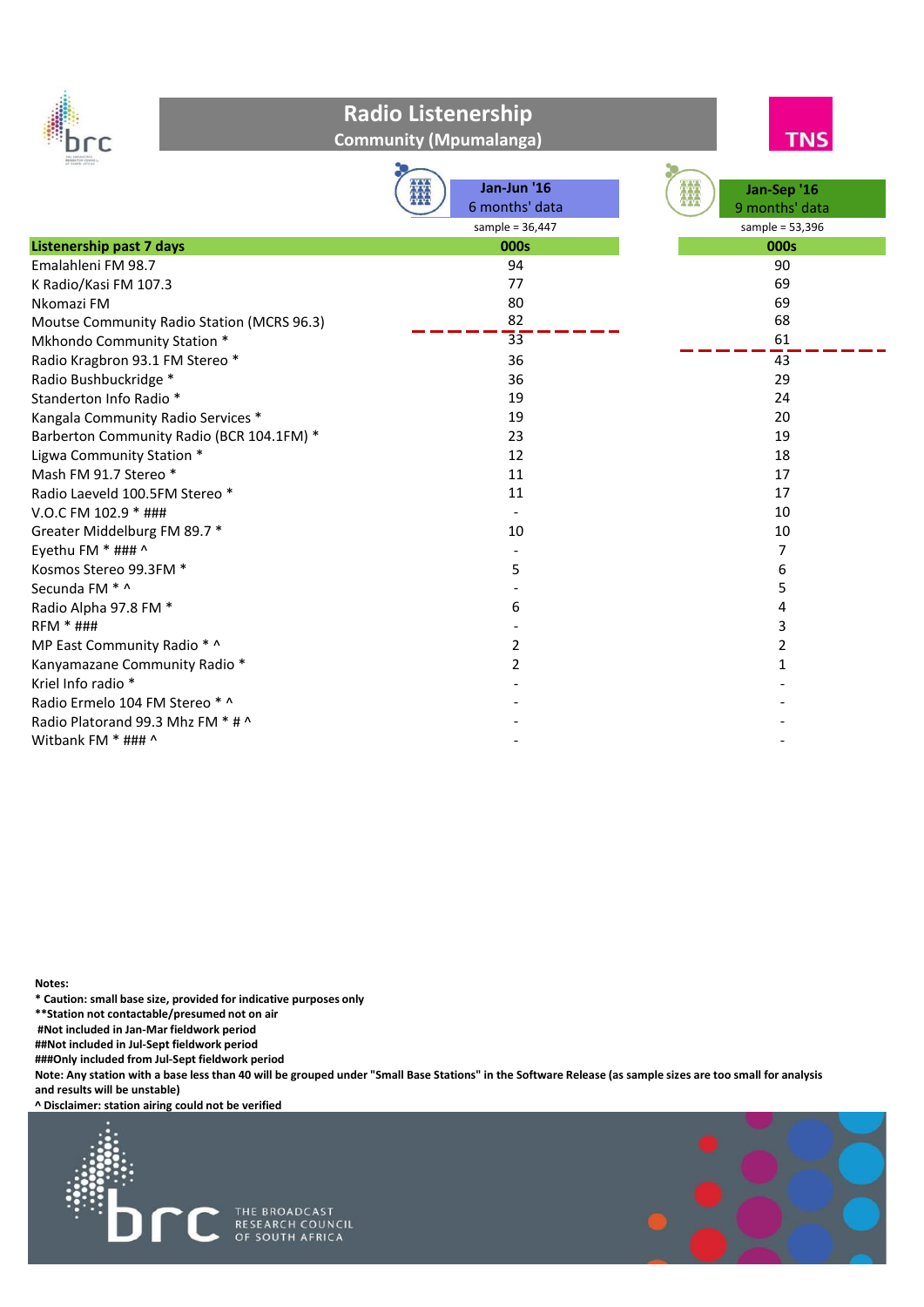



| <b>Community (Western Cape) - (1/2)</b> |  |  |  |
|-----------------------------------------|--|--|--|
|-----------------------------------------|--|--|--|

| <b>IF HOPY AFTICA</b>                       |                          |                   |
|---------------------------------------------|--------------------------|-------------------|
|                                             | Jan-Jun '16              | Jan-Sep '16       |
|                                             | 6 months' data           | 9 months' data    |
|                                             | sample = $36,447$        | sample = $53,396$ |
| <b>Listenership past 7 days</b>             | 000s                     | 000s              |
| Radio Tygerberg 104 FM                      | 236                      | 245               |
| Radio Zibonele                              | 228                      | 216               |
| <b>CCFM 107.5</b>                           | 112                      | 147               |
| Valley FM                                   | 136                      | 127               |
| Voice of the Cape                           | 122                      | 121               |
| Radio Gamkaland 87.6FM                      | 106                      | 113               |
| Bok Radio 98.9FM                            | 96                       | 90                |
| Eden FM                                     | 97                       | 71                |
| Radio 786                                   | 66                       | 64                |
| <b>Heartbeat FM</b>                         | 72                       | 54                |
| Radio West Coast 92.3 FM                    | 59                       | 50                |
| Fine Music Radio                            | 32                       | 33                |
| Radio Atlantis 107.9 (RAFM) *               | 35                       | $\overline{33}$   |
| Radio KC 107.7 FM *                         | 43                       | 32                |
| Radio Namakwaland 93.4FM *                  | 13                       | 30                |
| Bush Radio 89.5 FM *                        | 25                       | 23                |
| Radio Helderberg 93.6FM *                   | 27                       | 23                |
| MFM 92.6 *                                  | 24                       | 16                |
| Radio Disa 95.9 FM * #                      | $\overline{2}$           | 13                |
| Radio Overberg 98.4FM *                     | 16                       | 12                |
| Worcester 89.2 FM * ###                     | $\overline{\phantom{a}}$ | 10                |
| UCT Radio 104.5FM *                         | 12                       | 9                 |
| Witzenberg Radio *                          | 10                       | 9                 |
| Caledon FM 89.3 FM / 99.3 FM * #            | 9                        | 8                 |
| 729 Cape Pulpit / Kaapse Kansel *           | 6                        | 5                 |
| 97.3 FM Top Stereo * ## ^                   | $\overline{7}$           | 5                 |
| UNI FM <sup>*</sup>                         | $\overline{7}$           | 4                 |
| RKPfm (Radio KaapsePunt) *                  | 4                        | $\overline{2}$    |
| Knysna FM 97.0 *                            | $\mathbf{1}$             | $\overline{2}$    |
| MEFM 87.7 * ^                               | $\overline{2}$           | $\overline{2}$    |
| SFM (Suidkaap FM) 90.1 *                    | $\overline{2}$           | $\mathbf{1}$      |
| Whale Coast FM *                            | $\mathbf 1$              | $\mathbf{1}$      |
| Hope Radio *                                | $\overline{2}$           | $\mathbf{1}$      |
| IQ FM 97.0 (Iqhayiya Community radio) * # ^ |                          | $\mathbf{1}$      |
| Radio Houtstok *                            | $\mathbf{1}$             |                   |
| Gateway Radio 89.6 FM *                     |                          |                   |
| MC90.3FM *                                  |                          |                   |

**Notes:**

**\* Caution: small base size, provided for indicative purposes only** 

**\*\*Station not contactable/presumed not on air** 

**#Not included in Jan-Mar fieldwork period** 

**##Not included in Jul-Sept fieldwork period** 

**###Only included from Jul-Sept fieldwork period** 

**Note: Any station with a base less than 40 will be grouped under "Small Base Stations" in the Software Release (as sample sizes are too small for analysis and results will be unstable)**